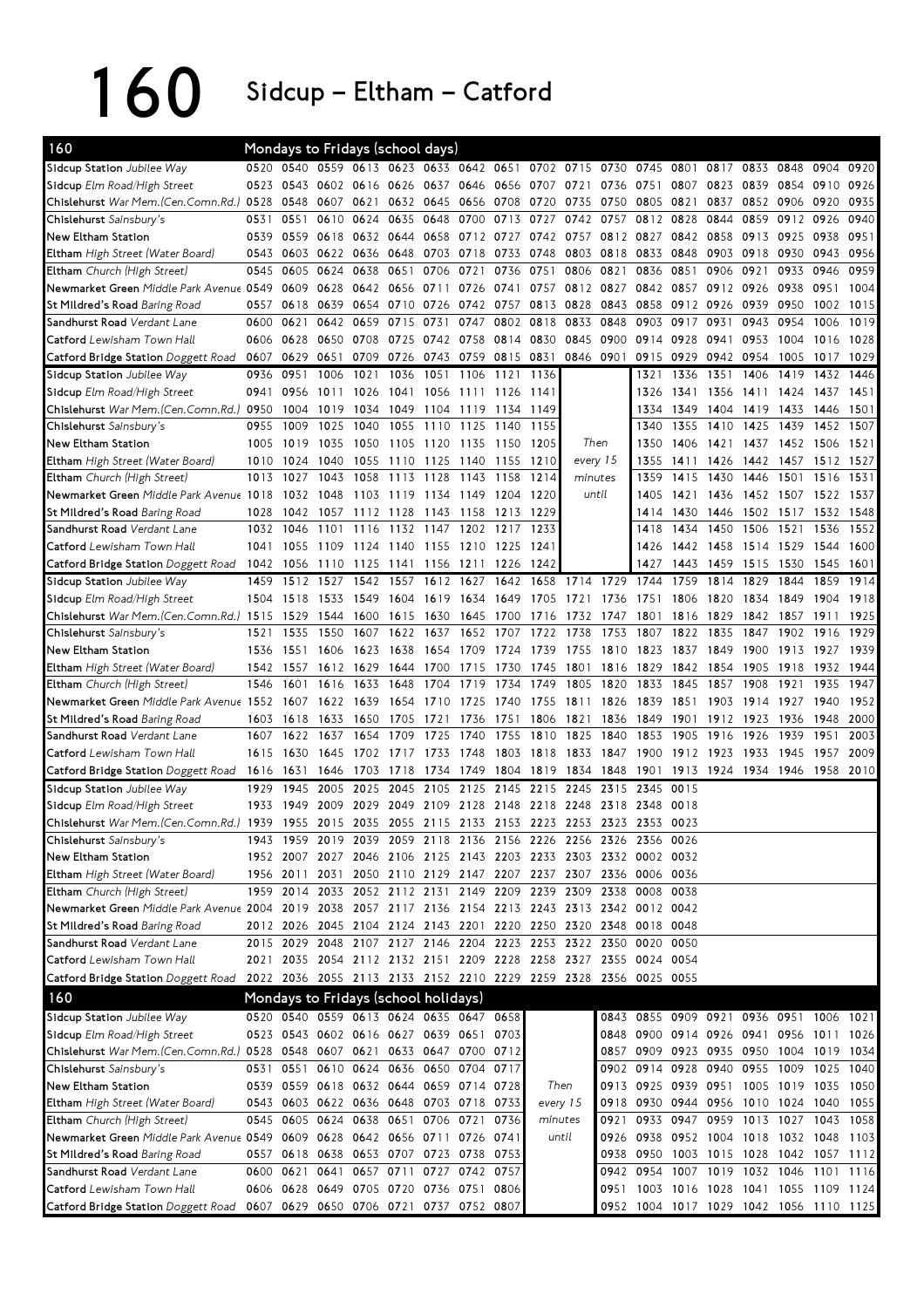| 160                                                                                                                             |      | Mondays to Fridays (school holidays)                                                      |                |           |                               |                |      |                                                                       |                                                        |      |                |           |           |      |                               |                |           |      |
|---------------------------------------------------------------------------------------------------------------------------------|------|-------------------------------------------------------------------------------------------|----------------|-----------|-------------------------------|----------------|------|-----------------------------------------------------------------------|--------------------------------------------------------|------|----------------|-----------|-----------|------|-------------------------------|----------------|-----------|------|
| Sidcup Station Jubilee Way                                                                                                      |      | 1036 1051 1106 1121 1136                                                                  |                |           |                               |                |      | 1321                                                                  | 1336                                                   | 1351 | 1406           | 1420      | 1433      | 1447 | 1501                          | 1515           | 1529      | 1543 |
| Sidcup Elm Road/High Street                                                                                                     | 1041 | 1056 1111 1126                                                                            |                |           | 1141                          |                |      | 1326                                                                  | 1341                                                   | 1356 | 1411           | 1425      | 1438      | 1452 | 1506                          | 1520           | 1535      | 1549 |
| Chislehurst War Mem.(Cen.Comn.Rd.) 1049                                                                                         |      | 1104 1119 1134                                                                            |                |           | 1149                          |                |      | 1334                                                                  | 1349                                                   | 1404 | 1419           | 1433 1446 |           | 1500 | 1514 1529                     |                | 1544      | 1559 |
| Chislehurst Sainsbury's                                                                                                         | 1055 | 1110                                                                                      | 1125 1140      |           | 1155                          |                |      | 1340                                                                  | 1355                                                   | 1410 | 1425           | 1439      | 1452 1506 |      | 1520                          | 1535           | 1550      | 1605 |
| New Eltham Station                                                                                                              | 1105 | 1120 1135 1150                                                                            |                |           | 1205                          | Then           |      | 1350                                                                  | 1406                                                   | 1421 |                |           |           |      | 1437 1452 1505 1519 1534 1549 |                | 1604 1619 |      |
| <b>Eltham</b> High Street (Water Board)                                                                                         | 1110 | 1125                                                                                      | 1140 1155      |           | 1210                          | every 15       |      | 1355                                                                  | 1411                                                   | 1426 |                | 1442 1457 | 1511 1525 |      | 1540                          | 1555           | 1610      | 1625 |
| <b>Eltham</b> Church (High Street)                                                                                              | 1113 | 1128                                                                                      | 1143 1158      |           | 1214                          | minutes        |      | 1359                                                                  | 1415                                                   | 1430 | 1446           | 1501      | 1515      | 1529 | 1544                          | 1559           | 1614      | 1629 |
| Newmarket Green Middle Park Avenue 1119                                                                                         |      |                                                                                           | 1134 1149 1204 |           | 1220                          | until          |      | 1405                                                                  | 1421                                                   | 1436 |                | 1452 1507 | 1521      | 1535 | 1550                          | 1605           | 1620      | 1635 |
| St Mildred's Road <i>Baring Road</i>                                                                                            | 1128 | 1143                                                                                      | 1158 1213      |           | 1229                          |                |      | 1414                                                                  | 1430                                                   | 1446 | 1502           | 1517      | 1531      | 1545 | 1600                          | 1615           | 1630      | 1645 |
| Sandhurst Road <i>Verdant Lane</i>                                                                                              | 1132 | 1147                                                                                      |                | 1202 1217 | 1233                          |                |      | 1418                                                                  | 1434                                                   | 1450 | 1506           | 1521      | 1535      | 1549 | 1604                          | 1619           | 1634      | 1649 |
| Catford Lewisham Town Hall                                                                                                      | 1140 | 1155 1210 1225                                                                            |                |           | 1241                          |                |      | 1426                                                                  | 1442                                                   | 1458 | 1514 1529      |           | 1543 1557 |      | 1612 1627                     |                | 1642      | 1657 |
| Catford Bridge Station Doggett Road                                                                                             |      | 1141 1156 1211 1226                                                                       |                |           | 1242                          |                |      | 1427                                                                  | 1443                                                   | 1459 | 1515           | 1530 1544 |           | 1558 | 1613 1628                     |                | 1643      | 1658 |
| Sidcup Station Jubilee Way                                                                                                      | 1558 |                                                                                           |                | 1713      | 1728                          | 1743           | 1759 | 1815                                                                  | 1829                                                   | 1844 | 1859           | 1914      | 1929      | 1945 | 2005                          | 2025           | 2045      | 2105 |
| Sidcup Elm Road/High Street                                                                                                     | 1604 |                                                                                           |                | 1719      | 1734                          | 1749           | 1805 | 1821                                                                  | 1834                                                   | 1849 | 1904           | 1918      | 1933      | 1949 | 2009                          | 2029           | 2049      | 2109 |
| Chislehurst War Mem.(Cen.Comn.Rd.) 1614                                                                                         |      |                                                                                           |                | 1729      | 1744                          | 1759           | 1814 | 1829                                                                  | 1842                                                   | 1857 | 1911           | 1925      | 1939      | 1955 | 2015 2035                     |                | 2055      | 2115 |
| Chislehurst Sainsbury's                                                                                                         | 1620 |                                                                                           |                | 1735      | 1750                          | 1805           | 1820 | 1835                                                                  | 1847                                                   | 1902 | 1916           | 1929      | 1943      | 1959 | 2019 2039                     |                | 2059      | 2118 |
| New Eltham Station                                                                                                              | 1635 | Then                                                                                      |                | 1750      | 1805                          | 1820           | 1835 | 1849                                                                  | 1900                                                   |      | 1913 1927 1939 |           | 1952 2007 |      |                               | 2027 2046 2106 |           | 2125 |
| <b>Eltham</b> High Street (Water Board)                                                                                         | 1641 | every 15                                                                                  |                | 1756      |                               | 1811 1826      | 1840 |                                                                       | 1854 1905                                              | 1918 | 1932 1944      |           | 1956      | 2011 | 2031                          | 2050           | 2110 2129 |      |
| <b>Eltham</b> Church (High Street)                                                                                              | 1645 | minutes                                                                                   |                | 1800      |                               | 1815 1830      | 1843 | 1857                                                                  | 1908                                                   | 1921 | 1935           | 1947      | 1959      | 2014 | 2033                          | 2052 2112 2131 |           |      |
| Newmarket Green Middle Park Avenue 1651                                                                                         |      | until                                                                                     |                | 1806      | 1821                          | 1836           | 1849 | 1903 1914                                                             |                                                        | 1927 | 1940           | 1952 2004 |           | 2019 | 2038                          | 2057           | 2117      | 2136 |
| St Mildred's Road <i>Baring Road</i>                                                                                            | 1701 |                                                                                           |                | 1816      | 1831                          | 1846           | 1859 | 1912 1923                                                             |                                                        | 1936 | 1948           | 2000      | 2012 2026 |      | 2045 2104                     |                | 2124      | 2143 |
| Sandhurst Road <i>Verdant Lane</i>                                                                                              | 1705 |                                                                                           |                | 1820      | 1835                          | 1850           | 1903 | 1916                                                                  | 1926                                                   | 1939 | 1951           | 2003      | 2015      | 2029 | 2048                          | 2107           | 2127      | 2146 |
| Catford Lewisham Town Hall                                                                                                      | 1713 |                                                                                           |                | 1828      | 1842                          | 1857           | 1910 | 1923                                                                  | 1933                                                   | 1945 | 1957           | 2009 2021 |           | 2035 |                               | 2054 2112 2132 |           | 2151 |
| <b>Catford Bridge Station</b> Doggett Road                                                                                      | 1714 |                                                                                           |                | 1829      | 1843                          | 1858           | 1911 |                                                                       | 1924 1934 1946 1958 2010 2022 2036 2055 2113 2133 2152 |      |                |           |           |      |                               |                |           |      |
| Sidcup Station Jubilee Way                                                                                                      | 2125 | 2145                                                                                      | 2215 2245      |           |                               | 2315 2345      | 0015 |                                                                       |                                                        |      |                |           |           |      |                               |                |           |      |
| Sidcup Elm Road/High Street                                                                                                     | 2128 | 2148 2218 2248                                                                            |                |           |                               | 2318 2348 0018 |      |                                                                       |                                                        |      |                |           |           |      |                               |                |           |      |
| Chislehurst War Mem.(Cen.Comn.Rd.) 2133                                                                                         |      | 2153                                                                                      | 2223 2253      |           |                               | 2323 2353 0023 |      |                                                                       |                                                        |      |                |           |           |      |                               |                |           |      |
| Chislehurst Sainsbury's                                                                                                         | 2136 | 2156 2226 2256                                                                            |                |           | 2326 2356 0026                |                |      |                                                                       |                                                        |      |                |           |           |      |                               |                |           |      |
| New Eltham Station                                                                                                              | 2143 |                                                                                           |                |           | 2203 2233 2303 2332 0002 0032 |                |      |                                                                       |                                                        |      |                |           |           |      |                               |                |           |      |
| <b>Eltham</b> High Street (Water Board)                                                                                         | 2147 | 2207                                                                                      |                | 2237 2307 |                               | 2336 0006 0036 |      |                                                                       |                                                        |      |                |           |           |      |                               |                |           |      |
| <b>Eltham</b> Church (High Street)                                                                                              | 2149 | 2209                                                                                      | 2239           | 2309      | 2338                          | 0008           | 0038 |                                                                       |                                                        |      |                |           |           |      |                               |                |           |      |
| Newmarket Green Middle Park Avenue 2154                                                                                         |      |                                                                                           | 2213 2243 2313 |           | 2342 0012 0042                |                |      |                                                                       |                                                        |      |                |           |           |      |                               |                |           |      |
| St Mildred's Road <i>Baring Road</i>                                                                                            | 2201 | 2220                                                                                      |                | 2250 2320 | 2348                          | 0018 0048      |      |                                                                       |                                                        |      |                |           |           |      |                               |                |           |      |
| Sandhurst Road Verdant Lane                                                                                                     | 2204 | 2223                                                                                      |                |           | 2253 2322 2350                | 0020           | 0050 |                                                                       |                                                        |      |                |           |           |      |                               |                |           |      |
| Catford Lewisham Town Hall                                                                                                      | 2209 | 2228                                                                                      | 2258 2327      |           |                               | 2355 0024      | 0054 |                                                                       |                                                        |      |                |           |           |      |                               |                |           |      |
| Catford Bridge Station Doggett Road 2210 2229 2259 2328 2356 0025 0055                                                          |      |                                                                                           |                |           |                               |                |      |                                                                       |                                                        |      |                |           |           |      |                               |                |           |      |
|                                                                                                                                 |      |                                                                                           |                |           |                               |                |      |                                                                       |                                                        |      |                |           |           |      |                               |                |           |      |
| 160                                                                                                                             |      | Saturdays (also Good Friday)                                                              |                |           |                               |                |      |                                                                       |                                                        |      |                |           |           |      |                               |                |           |      |
| Sidcup Station Jubilee Way                                                                                                      | 0520 | 0550                                                                                      |                |           | 0620 0650 0720 0750 0810 0828 |                |      |                                                                       | 0842                                                   | 0857 | 0911           | 0925      | 0938      | 0952 | 1005                          | 1019           | 1033      | 1048 |
| Sidcup Elm Road/High Street                                                                                                     | 0523 | 0553 0623 0653 0723 0753 0814 0832 0846 0901 0915 0929 0942 0956 1010 1024                |                |           |                               |                |      |                                                                       |                                                        |      |                |           |           |      |                               |                | 1038      | 1053 |
| Chislehurst War Mem.(Cen.Comn.Rd.) 0528 0558 0628 0658 0728 0758 0819 0838 0852 0907 0922 0936 0949 1003 1017 1031 1045 1101    |      |                                                                                           |                |           |                               |                |      |                                                                       |                                                        |      |                |           |           |      |                               |                |           |      |
| Chislehurst Sainsbury's                                                                                                         |      | 0531 0601                                                                                 |                | 0631 0701 | 0731                          |                |      | 0802 0823 0842 0856 0911 0926 0940 0953 1008 1022 1036                |                                                        |      |                |           |           |      |                               |                | 1051 1107 |      |
| New Eltham Station                                                                                                              |      | 0537 0607 0637 0708 0738 0810 0831 0850 0905 0920 0935 0950 1004 1019 1033 1048 1103 1120 |                |           |                               |                |      |                                                                       |                                                        |      |                |           |           |      |                               |                |           |      |
| <b>Eltham</b> High Street (Water Board)                                                                                         |      | 0540 0610 0640 0711 0742 0814 0835 0854 0909 0924 0939 0954 1008 1023 1038 1053 1108 1125 |                |           |                               |                |      |                                                                       |                                                        |      |                |           |           |      |                               |                |           |      |
| Eltham Church (High Street)                                                                                                     |      | 0542 0612 0642 0713 0744 0816 0837 0857 0912 0927 0942 0957 1012 1027 1042 1057 1112 1129 |                |           |                               |                |      |                                                                       |                                                        |      |                |           |           |      |                               |                |           |      |
| Newmarket Green Middle Park Avenue 0546 0616 0646 0717 0748 0820 0841 0901 0916 0932 0947 1002 1017 1032 1047 1102 1118 1135    |      |                                                                                           |                |           |                               |                |      |                                                                       |                                                        |      |                |           |           |      |                               |                |           |      |
| St Mildred's Road <i>Baring Road</i>                                                                                            |      | 0552 0622 0653 0724 0755 0827 0848 0908 0924 0940 0955 1011 1026 1041 1056 1112 1128 1145 |                |           |                               |                |      |                                                                       |                                                        |      |                |           |           |      |                               |                |           |      |
| Sandhurst Road <i>Verdant Lane</i>                                                                                              |      | 0554 0624                                                                                 | 0655 0726      |           |                               |                |      | 0758 0830 0851 0911 0927 0943 0959 1015 1030 1045 1100 1116 1132 1149 |                                                        |      |                |           |           |      |                               |                |           |      |
| <b>Catford</b> Lewisham Town Hall                                                                                               |      | 0559 0629 0700 0731 0803 0835 0857 0917 0933 0950 1006 1022 1037 1053 1108 1124 1140 1157 |                |           |                               |                |      |                                                                       |                                                        |      |                |           |           |      |                               |                |           |      |
| Catford Bridge Station Doggett Road                                                                                             |      | 0600 0630 0701 0732 0804 0836 0858 0918 0934 0951 1007 1023 1038 1054 1109 1125 1141 1158 |                |           |                               |                |      |                                                                       |                                                        |      |                |           |           |      |                               |                |           |      |
| Sidcup Station Jubilee Way                                                                                                      |      | 1103 1118 1133 1148                                                                       |                |           |                               |                |      | 1203 1218 1233 1248 1303 1318 1333 1348 1403 1418 1433 1448           |                                                        |      |                |           |           |      |                               |                | 1503 1518 |      |
| Sidcup Elm Road/High Street                                                                                                     |      | 1108 1124 1139 1154 1209 1224 1239 1254 1309 1324 1339 1354 1408 1423 1438 1453 1507 1522 |                |           |                               |                |      |                                                                       |                                                        |      |                |           |           |      |                               |                |           |      |
| Chislehurst War Mem. (Cen. Comn. Rd.) 1117 1133 1148 1203 1218 1234 1249 1304 1319 1334 1349 1403 1417 1432 1446 1501 1515 1530 |      |                                                                                           |                |           |                               |                |      |                                                                       |                                                        |      |                |           |           |      |                               |                |           |      |
| Chislehurst Sainsbury's                                                                                                         |      | 1123 1139 1154 1209 1224 1240 1255 1310 1325 1340 1355 1409 1423 1438 1452 1507 1521 1536 |                |           |                               |                |      |                                                                       |                                                        |      |                |           |           |      |                               |                |           |      |
| New Eltham Station                                                                                                              |      | 1135 1152 1208 1224 1239 1255 1310 1325 1340 1354 1408 1422 1436 1450 1504 1518 1532 1547 |                |           |                               |                |      |                                                                       |                                                        |      |                |           |           |      |                               |                |           |      |
| <b>Eltham</b> High Street (Water Board)                                                                                         |      | 1140 1157 1213 1229 1244 1300 1315 1330 1345 1359 1413 1427 1441 1455 1509 1523 1537 1552 |                |           |                               |                |      |                                                                       |                                                        |      |                |           |           |      |                               |                |           |      |
| Eltham Church (High Street)                                                                                                     |      | 1145 1202 1218 1234 1249 1305 1320 1335 1350 1404 1418 1432 1446 1459 1513 1527 1541 1556 |                |           |                               |                |      |                                                                       |                                                        |      |                |           |           |      |                               |                |           |      |
| Newmarket Green <i>Middle Park Avenue</i> 1151 1208 1224 1240                                                                   |      |                                                                                           |                |           |                               |                |      | 1255 1311 1326 1341 1356 1410 1424 1438 1452 1505 1519 1533 1547 1602 |                                                        |      |                |           |           |      |                               |                |           |      |
| St Mildred's Road <i>Baring Road</i>                                                                                            |      | 1202 1219 1235 1251 1306 1322 1337 1352 1407 1421 1435 1449 1503 1516 1530 1544 1558 1613 |                |           |                               |                |      |                                                                       |                                                        |      |                |           |           |      |                               |                |           |      |
| Sandhurst Road Verdant Lane                                                                                                     |      | 1206 1223 1239 1255 1310 1326 1341 1356 1411 1425 1439 1453 1507 1520 1534 1548           |                |           |                               |                |      |                                                                       |                                                        |      |                |           |           |      |                               |                | 1602 1617 |      |
| Catford Lewisham Town Hall                                                                                                      |      | 1214 1231 1248 1304 1319 1335 1350 1405 1420 1434 1448 1502 1516 1529 1543 1557 1611 1626 |                |           |                               |                |      |                                                                       |                                                        |      |                |           |           |      |                               |                |           |      |
| Catford Bridge Station Doggett Road 1215 1232 1249 1305 1320 1336 1351 1406 1421 1435 1449 1503 1517 1530 1544 1558 1612 1627   |      |                                                                                           |                |           |                               |                |      |                                                                       |                                                        |      |                |           |           |      |                               |                |           |      |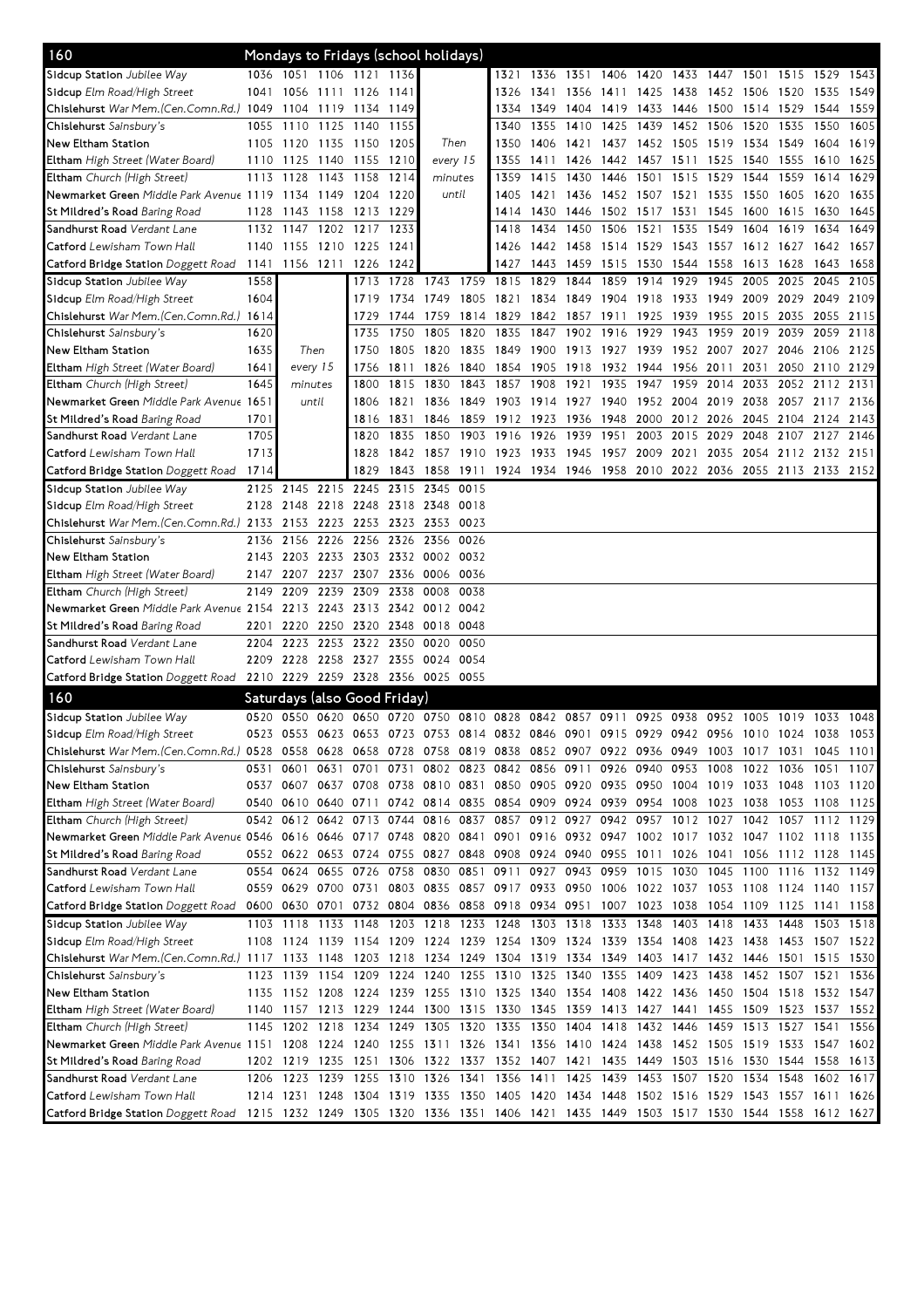| 160                                                                                                                          |              |                        |           | Saturdays (also Good Friday) (cont.)                     |                                              |                        |                          |           |           |                                            |           |           |           |              |                                                                                           |              |              |              |
|------------------------------------------------------------------------------------------------------------------------------|--------------|------------------------|-----------|----------------------------------------------------------|----------------------------------------------|------------------------|--------------------------|-----------|-----------|--------------------------------------------|-----------|-----------|-----------|--------------|-------------------------------------------------------------------------------------------|--------------|--------------|--------------|
| Sidcup Station Jubilee Way                                                                                                   |              |                        |           | 1533 1548 1603 1618 1633 1648 1703 1718 1733 1748        |                                              |                        |                          |           |           |                                            | 1803 1818 |           | 1833 1848 |              | 1903 1923 1943                                                                            |              |              | 2003         |
| <b>Sidcup</b> Elm Road/High Street                                                                                           |              | 1537 1552 1607 1622    |           |                                                          |                                              |                        | 1637 1652 1707 1722 1737 |           |           |                                            |           |           |           |              | 1752 1807 1822 1837 1852 1907 1927                                                        |              | 1947         | 2007         |
| Chislehurst <i>War Mem.(Cen.Comn.Rd.)</i> 1545                                                                               |              | 1600                   | 1615 1630 |                                                          | 1645                                         | 1700                   | 1715                     | 1730      | 1745      | 1759                                       | 1814 1829 |           | 1844      | 1859         | 1914                                                                                      | 1933         | 1953         | 2013         |
| <b>Chislehurst</b> Sainsbury's                                                                                               | 1551         | 1606                   | 1621 1636 |                                                          | 1651 1706                                    |                        | 1721                     | 1736      | 1750      | 1804                                       | 1819      | 1834      | 1849      | 1903         | 1918                                                                                      | 1937         | 1957         | 2017         |
| New Eltham Station                                                                                                           | 1602         | 1617                   | 1631      | 1646                                                     | 1701                                         | 1716                   | 1731                     | 1746      | 1800      | 1814                                       | 1829      | 1844      | 1858      | 1912         | 1927                                                                                      | 1945         | 2005         | 2025         |
| <b>Eltham</b> High Street (Water Board)                                                                                      | 1607         | 1622                   | 1636      | 1651                                                     | 1706                                         | 1721                   | 1736                     | 1751      | 1805      | 1819                                       | 1834 1849 |           | 1902      | 1916         | 1931                                                                                      | 1949         | 2009         | 2029         |
| <b>Eltham</b> Church (High Street)                                                                                           | 1611         | 1626                   | 1640      | 1655                                                     | 1710                                         | 1724                   | 1739                     | 1754      | 1808      | 1822                                       | 1837      | 1852      | 1905      | 1919         | 1933                                                                                      | 1951         | 2011         | 2031         |
| Newmarket Green Middle Park Avenue 1617                                                                                      |              | 1632                   | 1646      | 1701                                                     | 1716                                         | 1730                   | 1745                     | 1800      | 1814      | 1828                                       | 1843      | 1857 1910 |           | 1924         | 1938                                                                                      | 1956         | 2016         | 2036         |
| St Mildred's Road <i>Baring Road</i>                                                                                         | 1628         | 1643                   | 1657      | 1712                                                     | 1727                                         | 1741                   | 1756                     | 1810 1824 |           | 1838                                       | 1853      | 1907      | 1920      | 1934         | 1947                                                                                      | 2005         | 2025         | 2044         |
| Sandhurst Road <i>Verdant Lane</i>                                                                                           | 1632         | 1647                   | 1701      | 1716                                                     | 1731                                         | 1745                   | 1800                     | 1814      | 1828      | 1842                                       | 1857      | 1911      | 1924      | 1937         | 1950                                                                                      | 2008         | 2028         | 2047         |
| <b>Catford</b> Lewisham Town Hall                                                                                            | 1640         | 1655                   | 1709      | 1724                                                     | 1739                                         | 1753                   | 1808                     | 1822 1836 |           | 1850                                       | 1904      | 1918      | 1931      | 1944         | 1957 2015                                                                                 |              | 2034         | 2053         |
| <b>Catford Bridge Station</b> Doggett Road                                                                                   | 1641         | 1656                   | 1710      | 1725                                                     | 1740                                         | 1754 1809              |                          | 1823      | 1837      | 1851                                       |           |           |           |              | 1905 1919 1932 1945 1958 2016 2035                                                        |              |              | 2054         |
| Sidcup Station Jubilee Way                                                                                                   | 2023         | 2045                   | 2115      | 2145                                                     | 2215                                         | 2245 2315              |                          | 2345      | 0015      |                                            |           |           |           |              |                                                                                           |              |              |              |
| <b>Sidcup</b> Elm Road/High Street                                                                                           | 2027         | 2048                   | 2118 2148 |                                                          | 2218 2248 2318 2348 0018                     |                        |                          |           |           |                                            |           |           |           |              |                                                                                           |              |              |              |
| Chislehurst War Mem.(Cen.Comn.Rd.) 2033                                                                                      |              |                        |           | 2054 2124 2153 2223 2253 2323 2353 0023                  |                                              |                        |                          |           |           |                                            |           |           |           |              |                                                                                           |              |              |              |
| Chislehurst Sainsbury's                                                                                                      | 2037         | 2058                   | 2127 2156 |                                                          | 2226 2256                                    |                        | 2326                     | 2356 0026 |           |                                            |           |           |           |              |                                                                                           |              |              |              |
| New Eltham Station                                                                                                           | 2045         | 2105                   |           | 2134 2203 2233 2303 2332 0002 0032                       |                                              |                        |                          |           |           |                                            |           |           |           |              |                                                                                           |              |              |              |
| <b>Eltham</b> High Street (Water Board)                                                                                      | 2049         | 2109                   |           | 2138 2207 2237 2307 2336 0006 0036                       |                                              |                        |                          |           |           |                                            |           |           |           |              |                                                                                           |              |              |              |
| <b>Eltham</b> Church (High Street)                                                                                           | 2051         | 2111                   | 2140      | 2209                                                     | 2239 2309                                    |                        | 2338                     | 0008 0038 |           |                                            |           |           |           |              |                                                                                           |              |              |              |
| Newmarket Green Middle Park Avenue 2056                                                                                      |              |                        |           | 2116 2145 2214 2243 2313 2342 0012 0042                  |                                              |                        |                          |           |           |                                            |           |           |           |              |                                                                                           |              |              |              |
| St Mildred's Road <i>Baring Road</i>                                                                                         | 2103         |                        |           | 2123 2152 2221 2250 2320 2349 0018 0048                  |                                              |                        |                          |           |           |                                            |           |           |           |              |                                                                                           |              |              |              |
| Sandhurst Road <i>Verdant Lane</i>                                                                                           | 2106         | 2126                   | 2155 2224 |                                                          |                                              | 2253 2322 2351         |                          | 0020      | 0050      |                                            |           |           |           |              |                                                                                           |              |              |              |
| <b>Catford</b> Lewisham Town Hall                                                                                            |              | 2112 2132 2201 2230    |           |                                                          | 2258                                         | 2327 2356              |                          | 0025 0054 |           |                                            |           |           |           |              |                                                                                           |              |              |              |
| <b>Catford Bridge Station</b> Doggett Road                                                                                   |              |                        |           | 2113 2133 2202 2231 2259 2328 2357 0026 0055             |                                              |                        |                          |           |           |                                            |           |           |           |              |                                                                                           |              |              |              |
| 160                                                                                                                          |              |                        |           | Sundays and other Public Holidays (except Christmas Day) |                                              |                        |                          |           |           |                                            |           |           |           |              |                                                                                           |              |              |              |
| Sidcup Station Jubilee Way                                                                                                   |              |                        |           |                                                          |                                              |                        |                          |           |           |                                            |           |           |           |              | 0645 0715 0745 0815 0845 0915 0945 1004 1023 1042 1102 1122 1142 1202 1222 1242 1302 1322 |              |              |              |
| <b>Sidcup</b> Elm Road/High Street                                                                                           | 0648         | 0718                   | 0748      | 0818                                                     | 0849 0919 0949                               |                        |                          |           |           | 1008 1027 1046 1106 1126 1146 1206         |           |           |           |              | 1226 1246                                                                                 |              | 1306         | 1326         |
| Chislehurst War Mem.(Cen.Comn.Rd.) 0653                                                                                      |              | 0723                   | 0754 0824 |                                                          | 0855                                         | 0925 0955              |                          | 1014 1033 |           | 1052 1113 1133 1154 1215                   |           |           |           |              | 1235 1255                                                                                 |              | 1315         | 1335         |
| Ch <b>islehurst</b> Sainsbury's                                                                                              | 0656         | 0726                   | 0757      | 0827                                                     | 0858                                         | 0929                   | 0959                     | 1019      | 1038      | 1057                                       | 1118      | 1138      | 1159      | 1220         | 1240                                                                                      | 1300         | 1320         | 1340         |
| New Eltham Station                                                                                                           | 0702         | 0733                   | 0804      | 0834                                                     | 0906                                         | 0937 1008              |                          | 1028      |           | 1047 1107 1129 1149 1211                   |           |           |           | 1232         | 1252 1312 1332                                                                            |              |              | 1351         |
| <b>Eltham</b> High Street (Water Board)                                                                                      | 0706         | 0737                   | 0808      | 0838                                                     |                                              | 0910 0941              | 1012                     | 1032 1052 |           | 1112 1134 1154 1216                        |           |           |           | 1237         | 1257 1317                                                                                 |              | 1337         | 1356         |
| Eltham Church (High Street)                                                                                                  | 0708         | 0739                   |           | 0810 0840                                                |                                              | 0912 0943              | 1015                     | 1035      | 1055      | 1115                                       | 1137      | 1158      | 1220      | 1241         | 1301                                                                                      | 1321         | 1341         | 1400         |
| Newmarket Green Middle Park Avenue 0712                                                                                      |              | 0743                   | 0814 0844 |                                                          | 0916 0948                                    |                        | 1020                     | 1040 1100 |           | 1120                                       | 1142      | 1203 1225 |           | 1246         | 1306                                                                                      | 1326         | 1346         | 1405         |
| St Mildred's Road <i>Baring Road</i>                                                                                         | 0718         | 0749                   | 0821      |                                                          | 0852 0924 0956 1028                          |                        |                          | 1048      | 1108      | 1129 1151 1213 1235                        |           |           |           | 1256         | 1317 1337                                                                                 |              | 1357         | 1416         |
| Sandhurst Road <i>Verdant Lane</i>                                                                                           | 0720         | 0751                   |           | 0823 0855                                                | 0927                                         | 0959                   | 1031                     |           | 1052 1112 | 1133                                       | 1155      | 1217      | 1239      | 1300         | 1321                                                                                      | 1341         | 1401         | 1420         |
| <b>Catford</b> Lewisham Town Hall                                                                                            | 0725         | 0756                   | 0828 0900 |                                                          | 0933                                         | 1005 1038              |                          |           |           | 1059 1120 1141 1203 1225 1247              |           |           |           | 1308         | 1329                                                                                      | 1349         | 1409         | 1428         |
| <b>Catford Bridge Station</b> Doggett Road                                                                                   | 0726<br>1342 | 0757 0829 0901<br>1402 | 1422 1442 |                                                          | 1501                                         | 0934 1006<br>1520 1540 |                          | 1600      | 1620      | 1039 1100 1121 1142 1204 1226 1248<br>1640 | 1700      | 1720      | 1740      | 1309<br>1800 | 1330<br>1820                                                                              | 1350<br>1840 | 1410<br>1900 | 1429<br>1920 |
| Sidcup Station Jubilee Way<br><b>Sidcup</b> Elm Road/High Street                                                             | 1346         | 1406 1426 1446         |           |                                                          | 1505 1524 1544 1604 1624 1644 1704 1724 1744 |                        |                          |           |           |                                            |           |           |           |              | 1804 1824 1844                                                                            |              | 1903         | 1923         |
| Chislehurst War Mem.(Cen.Comn.Rd.) 1354 1414 1433 1453 1512 1531 1551 1611 1631 1651 1711 1731 1751 1810 1830 1850 1909 1929 |              |                        |           |                                                          |                                              |                        |                          |           |           |                                            |           |           |           |              |                                                                                           |              |              |              |
| Chislehurst Sainsbury's                                                                                                      |              |                        |           |                                                          |                                              |                        |                          |           |           |                                            |           |           |           |              | 1359 1419 1438 1458 1517 1536 1556 1616 1635 1655 1715 1735 1755 1814 1834 1854 1913 1933 |              |              |              |
| New Eltham Station                                                                                                           |              |                        |           |                                                          |                                              |                        |                          |           |           |                                            |           |           |           |              | 1410 1430 1449 1508 1527 1546 1605 1625 1644 1703 1723 1743 1803 1822 1842 1902 1921 1941 |              |              |              |
| <b>Eltham</b> High Street (Water Board)                                                                                      |              |                        |           |                                                          |                                              |                        |                          |           |           |                                            |           |           |           |              | 1415 1435 1454 1513 1532 1551 1610 1630 1648 1707 1727 1747 1807 1826 1846 1906 1925 1945 |              |              |              |
| Eltham Church (High Street)                                                                                                  |              |                        |           |                                                          |                                              |                        |                          |           |           |                                            |           |           |           |              | 1419 1439 1458 1517 1536 1554 1613 1633 1651 1710 1730 1750 1810 1828 1848 1908 1927 1947 |              |              |              |
| Newmarket Green Middle Park Avenue 1424 1444 1503 1522 1541 1559 1618 1638 1656 1715 1735 1755 1815 1833 1853 1913 1932 1952 |              |                        |           |                                                          |                                              |                        |                          |           |           |                                            |           |           |           |              |                                                                                           |              |              |              |
| St Mildred's Road <i>Baring Road</i>                                                                                         |              |                        |           |                                                          |                                              |                        |                          |           |           |                                            |           |           |           |              | 1435 1455 1514 1533 1552 1610 1629 1649 1707 1726 1746 1806 1825 1843 1903 1922 1941      |              |              | 2000         |
| Sandhurst Road <i>Verdant Lane</i>                                                                                           |              |                        |           |                                                          |                                              |                        |                          |           |           |                                            |           |           |           |              | 1439 1459 1518 1537 1556 1614 1633 1653 1711 1730 1750 1809 1828 1846 1906 1925 1944      |              |              | 2003         |
| Catford Lewisham Town Hall                                                                                                   |              |                        |           |                                                          |                                              |                        |                          |           |           |                                            |           |           |           |              | 1447 1507 1526 1545 1603 1621 1640 1700 1718 1737 1757 1816 1835 1853 1912 1931 1950 2009 |              |              |              |
| Catford Bridge Station Doggett Road                                                                                          |              |                        |           |                                                          |                                              |                        |                          |           |           |                                            |           |           |           |              | 1448 1508 1527 1546 1604 1622 1641 1701 1719 1738 1758 1817 1836 1854 1913 1932 1951 2010 |              |              |              |
| Sidcup Station Jubilee Way                                                                                                   |              |                        |           | 1945 2015 2045 2115 2145 2215 2245 2315 2345 0015        |                                              |                        |                          |           |           |                                            |           |           |           |              |                                                                                           |              |              |              |
| Sidcup Elm Road/High Street                                                                                                  |              |                        |           | 1948 2018 2048 2118 2148 2218 2248 2318 2348 0018        |                                              |                        |                          |           |           |                                            |           |           |           |              |                                                                                           |              |              |              |
| Chislehurst War Mem.(Cen.Comn.Rd.) 1953 2023 2053 2123 2153 2223 2253 2323 2353 0023                                         |              |                        |           |                                                          |                                              |                        |                          |           |           |                                            |           |           |           |              |                                                                                           |              |              |              |
| Chislehurst Sainsbury's                                                                                                      |              |                        |           | 1957 2026 2056 2126 2156 2226 2256 2326 2356 0026        |                                              |                        |                          |           |           |                                            |           |           |           |              |                                                                                           |              |              |              |
| New Eltham Station                                                                                                           | 2004         |                        |           | 2033 2103 2132 2202 2232 2302 2332 0002 0032             |                                              |                        |                          |           |           |                                            |           |           |           |              |                                                                                           |              |              |              |
| <b>Eltham</b> High Street (Water Board)                                                                                      |              |                        |           | 2008 2037 2107 2136 2206 2236 2306 2336 0006 0036        |                                              |                        |                          |           |           |                                            |           |           |           |              |                                                                                           |              |              |              |
| Eltham Church (High Street)                                                                                                  |              |                        |           | 2010 2039 2109 2138 2208 2238 2308 2338 0008 0038        |                                              |                        |                          |           |           |                                            |           |           |           |              |                                                                                           |              |              |              |
| Newmarket Green Middle Park Avenue 2015 2044 2114 2143 2212 2242 2312 2342 0012 0042                                         |              |                        |           |                                                          |                                              |                        |                          |           |           |                                            |           |           |           |              |                                                                                           |              |              |              |
| <b>St Mildred's Road</b> Baring Road                                                                                         |              |                        |           | 2023 2052 2121 2150 2219 2249 2318 2348 0018 0048        |                                              |                        |                          |           |           |                                            |           |           |           |              |                                                                                           |              |              |              |
| Sandhurst Road <i>Verdant Lane</i>                                                                                           |              |                        |           | 2026 2055 2124 2153 2222 2252 2321 2350 0020 0050        |                                              |                        |                          |           |           |                                            |           |           |           |              |                                                                                           |              |              |              |
| <b>Catford</b> Lewisham Town Hall                                                                                            |              |                        |           | 2032 2101 2130 2159 2228 2257 2326 2355 0024 0054        |                                              |                        |                          |           |           |                                            |           |           |           |              |                                                                                           |              |              |              |
| Catford Bridge Station Doggett Road 2033 2102 2131 2200 2229 2258 2327 2356 0025 0055                                        |              |                        |           |                                                          |                                              |                        |                          |           |           |                                            |           |           |           |              |                                                                                           |              |              |              |

Operated by Stagecoach London www.londonbusroutes.net 18.9.21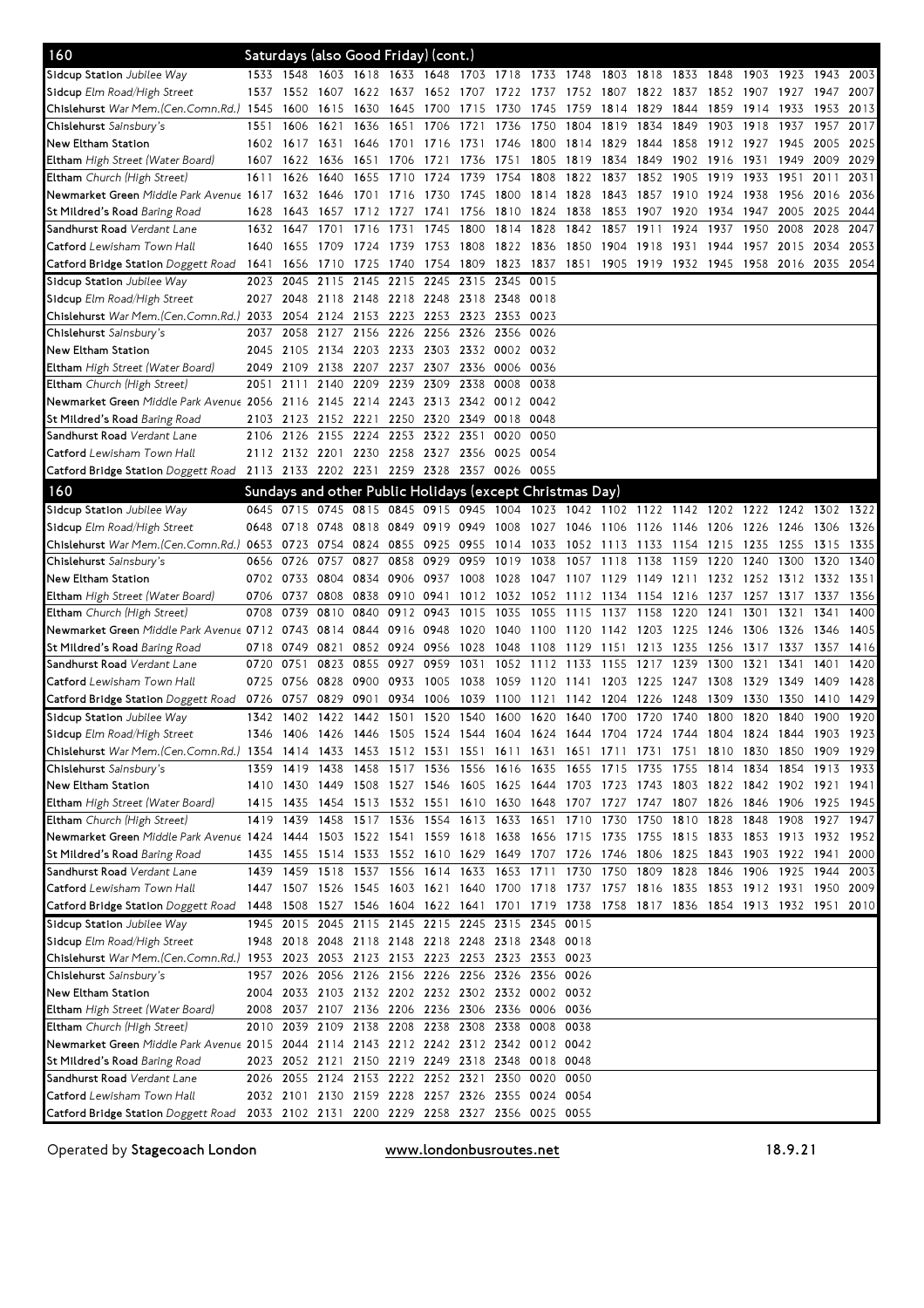## 160 Catford – Eltham – Sidcup

| 160                                                                                                                     |      |                |           | Mondays to Fridays (school days)     |           |           |                          |           |                                                                       |           |           |      |      |                |      |                                                                                           |      |      |
|-------------------------------------------------------------------------------------------------------------------------|------|----------------|-----------|--------------------------------------|-----------|-----------|--------------------------|-----------|-----------------------------------------------------------------------|-----------|-----------|------|------|----------------|------|-------------------------------------------------------------------------------------------|------|------|
| Catford Thomas Lane                                                                                                     | 0529 | 0549           |           | 0609 0621                            |           |           | 0632 0642 0654 0706 0721 |           |                                                                       | 0736      | 0751      | 0807 | 0823 | 0839           | 0855 | 0910                                                                                      | 0925 | 0940 |
| Catford Lewisham Town Hall                                                                                              | 0531 | 0551           | 0611      | 0623                                 | 0634      | 0644      | 0656                     | 0708      | 0723                                                                  | 0738      | 0753      | 0809 | 0825 | 0841           | 0857 | 0912 0928                                                                                 |      | 0943 |
| Sandhurst Road Verdant Lane                                                                                             | 0537 | 0557           | 0618      | 0630                                 | 0641      |           | 0652 0705                | 0718 0734 |                                                                       | 0749      | 0804 0820 |      |      | 0836 0852 0908 |      | 0922 0937                                                                                 |      | 0951 |
| St Mildred's Road Baring Road                                                                                           | 0540 | 0600           | 0621      | 0634                                 | 0645      | 0656      | 0710                     | 0724      | 0740                                                                  | 0755      | 0810      | 0826 | 0842 | 0858           | 0914 | 0927                                                                                      | 0942 | 0956 |
| Newmarket Green Kingsground                                                                                             | 0547 | 0608           | 0629      | 0643                                 | 0654      | 0706      | 0721                     | 0736      | 0752                                                                  | 0807      | 0822      | 0838 | 0854 | 0909           | 0924 | 0937                                                                                      | 0952 | 1006 |
| Eltham Church (High Street)                                                                                             | 0551 | 0613           | 0634      | 0648                                 | 0700      | 0713      | 0728                     |           | 0743 0759                                                             | 0814 0829 |           | 0845 | 0901 | 0916           | 0931 | 0944                                                                                      | 0959 | 1013 |
| Eltham Southend Crescent                                                                                                | 0554 | 0616           | 0637      | 0651                                 | 0704      | 0717      | 0732                     | 0747      | 0803                                                                  | 0818      | 0833      | 0849 | 0905 | 0919           | 0934 | 0947                                                                                      | 1002 | 1016 |
| New Eltham Station                                                                                                      | 0557 | 0619           | 0641      | 0655                                 | 0708      | 0722      | 0737                     |           | 0752 0808                                                             | 0823      | 0838      | 0854 | 0910 | 0923           | 0938 | 0951                                                                                      | 1006 | 1020 |
| Chislehurst Gordon Arms                                                                                                 | 0605 | 0627           | 0650      | 0705                                 | 0719      | 0734      | 0749                     |           | 0804 0819                                                             | 0834      | 0849      | 0905 | 0921 | 0933           | 0947 | 1000                                                                                      | 1015 | 1029 |
| Chislehurst War Mem.(Cen.Comn.Rd.)                                                                                      | 0607 | 0629           | 0653      | 0709                                 | 0724      | 0739      | 0754                     | 0809      | 0824                                                                  | 0839      | 0854      | 0909 | 0924 | 0936           | 0950 | 1003                                                                                      | 1018 | 1032 |
| Sidcup Elm Road/High Street                                                                                             | 0613 | 0636           | 0701      | 0717                                 | 0733      | 0749      | 0804                     |           | 0819 0834                                                             | 0849      | 0903      | 0918 | 0932 | 0944           | 0958 | 1011                                                                                      | 1026 | 1040 |
| Sidcup Station Jubilee Way                                                                                              | 0617 | 0641           | 0706      | 0723                                 | 0740      | 0756      | 0811                     |           | 0826 0841                                                             | 0856      | 0909      | 0923 | 0937 | 0949           | 1003 | 1016                                                                                      | 1031 | 1045 |
| Catford Thomas Lane                                                                                                     | 0955 | 1009           | 1024      | 1039                                 | 1053      | 1108      | 1123                     | 1138      | 1153                                                                  | 1208      | 1223      | 1238 | 1253 | 1308           | 1323 | 1336                                                                                      | 1349 | 1403 |
| Catford Lewisham Town Hall                                                                                              | 0958 | 1012           | 1027      | 1042                                 | 1056      | 1111      | -1126                    | 1141 1156 |                                                                       | 1211 1226 |           | 1241 | 1256 | 1311           | 1326 | 1339                                                                                      | 1352 | 1406 |
| Sandhurst Road Verdant Lane                                                                                             | 1006 | 1020           | 1035      | 1050                                 | 1104      | 1119      | 1134                     | 1149      | 1204                                                                  | 1219      | 1234      | 1249 | 1304 | 1319           | 1334 | 1347                                                                                      | 1400 | 1414 |
| St Mildred's Road Baring Road                                                                                           | 1011 | 1025           | 1040      | 1055                                 | 1109      | 1124      | 1139                     | 1154      | 1210                                                                  | 1225      | 1240      | 1255 | 1311 | 1326           | 1341 | 1354                                                                                      | 1407 | 1421 |
| Newmarket Green Kingsground                                                                                             | 1021 | 1035           | 1050      | 1105                                 | 1119      | 1134      | 1149                     | 1204      | 1220                                                                  | 1235      | 1250      | 1305 | 1321 | 1336           | 1351 | 1404                                                                                      | 1417 | 1431 |
| Eltham Church (High Street)                                                                                             | 1028 | 1042           | 1057      | 1112                                 | 1126      | 1141      | 1156                     | 1211      | 1227                                                                  | 1242      | 1257      | 1312 | 1328 | 1343           | 1358 | 1411                                                                                      | 1424 | 1438 |
| Eltham Southend Crescent                                                                                                | 1031 | 1045           | 1100      | 1115                                 | 1130      | 1145      | 1200                     | 1215      | 1231                                                                  | 1246      | 1301      | 1316 | 1332 | 1347           | 1402 | 1415                                                                                      | 1428 | 1442 |
| New Eltham Station                                                                                                      | 1035 | 1049           | 1104      | 1119                                 | 1134      | 1149      | 1204                     | 1219      | 1235                                                                  | 1250      | 1305      | 1320 | 1336 | 1351           | 1406 | 1419                                                                                      | 1432 | 1446 |
| Chislehurst Gordon Arms                                                                                                 | 1044 | 1058           | 1113      | 1128                                 | 1143      | 1158      | 1213                     | 1228      | 1244                                                                  | 1259      | 1314      | 1329 | 1345 | 1400           | 1416 | 1429                                                                                      | 1442 | 1457 |
| Chislehurst War Mem. (Cen. Comn. Rd.) 1047                                                                              |      | 1101           | 1116      | 1131                                 | 1146      | 1201      | 1216                     | 1231      | 1247                                                                  | 1302      | 1317      | 1332 | 1348 | 1403           | 1419 | 1433                                                                                      | 1446 | 1501 |
| Sidcup Elm Road/High Street                                                                                             | 1055 | 1109           | 1124      | 1139                                 | 1154      | 1209      | 1224                     | 1239      | 1255                                                                  | 1310      | 1325      | 1340 | 1356 | 1411           | 1427 | 1442                                                                                      | 1456 | 1512 |
| Sidcup Station Jubilee Way                                                                                              | 1100 | 1114           | 1129      | 1144                                 |           | 1159 1214 | 1229                     | 1244 1300 |                                                                       | 1315      | 1330      | 1345 | 1401 | 1416           | 1433 | 1448                                                                                      | 1503 | 1519 |
| Catford Thomas Lane                                                                                                     | 1416 | 1429           | 1443      | 1456                                 | 1511      | 1525      |                          |           | 1640                                                                  | 1654      | 1709      | 1724 | 1739 | 1754           | 1809 | 1824                                                                                      | 1839 | 1854 |
| Catford Lewisham Town Hall                                                                                              | 1419 | 1432           | 1446      | 1459                                 | 1514 1528 |           |                          |           | 1643                                                                  | 1657      | 1712      | 1727 | 1742 | 1757           | 1812 | 1827                                                                                      | 1842 | 1857 |
| Sandhurst Road Verdant Lane                                                                                             | 1427 | 1440           | 1454      | 1508                                 | 1523 1537 |           |                          |           | 1652                                                                  | 1706      | 1721      | 1736 | 1751 | 1806           | 1821 | 1836                                                                                      | 1851 | 1906 |
| St Mildred's Road Baring Road                                                                                           | 1434 | 1448           | 1502      | 1517                                 | 1532      | 1546      |                          |           | 1701                                                                  | 1715      | 1730      | 1745 | 1800 | 1815           | 1830 | 1844                                                                                      | 1858 | 1912 |
| Newmarket Green Kingsground                                                                                             | 1445 | 1459           | 1513      | 1528                                 | 1543      | 1558      |                          | Then      | 1713                                                                  | 1727      | 1741      | 1756 | 1811 | 1826           | 1841 | 1855                                                                                      | 1908 | 1922 |
| Eltham Church (High Street)                                                                                             | 1452 | 1507           | 1521      | 1536                                 | 1551      | 1606      | every 15                 |           | 1721                                                                  | 1735      | 1749      | 1804 | 1819 | 1833           | 1848 | 1902                                                                                      | 1914 | 1928 |
| Eltham Southend Crescent                                                                                                | 1456 | 1511           | 1525      | 1540                                 | 1555      | 1610      | minutes                  |           | 1725                                                                  | 1739      | 1753      | 1808 | 1823 | 1837           | 1851 | 1905                                                                                      | 1917 | 1931 |
| <b>New Eltham Station</b>                                                                                               | 1501 | 1516           | 1531      | 1546                                 | 1601      | 1616      |                          | until     | 1731                                                                  | 1745      | 1759      | 1814 | 1829 | 1843           | 1856 | 1910                                                                                      | 1922 | 1935 |
| Chislehurst Gordon Arms                                                                                                 | 1512 | 1527           | 1542      | 1557                                 | 1612      | 1627      |                          |           | 1742                                                                  | 1756      | 1810      | 1825 | 1840 | 1854           | 1907 | 1920                                                                                      | 1932 | 1945 |
| Chislehurst War Mem. (Cen. Comn. Rd.) 1516                                                                              |      | 1531           | 1546      | 1601                                 | 1616      | 1631      |                          |           | 1746                                                                  | 1800      | 1814      | 1829 | 1844 | 1858           | 1910 | 1923                                                                                      | 1935 | 1948 |
| Sidcup Elm Road/High Street                                                                                             | 1527 | 1542           | 1557      | 1612                                 | 1627      | 1642      |                          |           | 1757                                                                  | 1810      | 1823      | 1838 | 1852 | 1905           | 1917 | 1930                                                                                      | 1942 | 1954 |
| Sidcup Station Jubilee Way                                                                                              | 1534 | 1549           | 1604      | 1619                                 | 1634      | 1650      |                          |           | 1805                                                                  | 1818      | 1831      | 1845 | 1858 | 1911           | 1923 | 1935                                                                                      | 1947 | 1959 |
| Catford Thomas Lane                                                                                                     | 1910 | 1925           | 1942      | 2002                                 | 2022      | 2042      | 2102                     | 2122      | 2145                                                                  | 2215      | 2245      | 2315 | 2345 | 0015           |      |                                                                                           |      |      |
| Catford Lewisham Town Hall                                                                                              | 1912 | 1927           | 1944      | 2004                                 | 2024      | 2044      | 2104                     |           | 2124 2147                                                             | 2217      | 2247      | 2317 | 2347 | 0017           |      |                                                                                           |      |      |
| Sandhurst Road Verdant Lane                                                                                             | 1921 | 1936           |           |                                      |           |           |                          |           | 1952 2012 2031 2051 2111 2131 2154 2224 2254 2324 2353 0023           |           |           |      |      |                |      |                                                                                           |      |      |
| St Mildred's Road Baring Road                                                                                           |      |                |           |                                      |           |           |                          |           | 1927 1941 1957 2017 2035 2055 2114 2134 2157 2227 2257 2327 2356 0026 |           |           |      |      |                |      |                                                                                           |      |      |
| Newmarket Green Kingsground                                                                                             |      |                |           |                                      |           |           |                          |           | 1936 1949 2005 2025 2043 2103 2122 2141 2204 2234 2304 2333 0002 0032 |           |           |      |      |                |      |                                                                                           |      |      |
| Eltham Church (High Street)                                                                                             |      |                |           |                                      |           |           |                          |           | 1942 1954 2010 2030 2048 2108 2127 2146 2209 2238 2308 2337 0006 0036 |           |           |      |      |                |      |                                                                                           |      |      |
| Eltham Southend Crescent                                                                                                |      |                |           |                                      |           |           |                          |           | 1945 1957 2013 2033 2051 2111 2130 2149 2211 2240 2310 2339 0008 0038 |           |           |      |      |                |      |                                                                                           |      |      |
| New Eltham Station                                                                                                      |      |                |           |                                      |           |           |                          |           | 1949 2001 2016 2036 2054 2114 2133 2152 2214 2243 2313 2342 0011 0041 |           |           |      |      |                |      |                                                                                           |      |      |
| Chislehurst Gordon Arms                                                                                                 | 1958 |                |           |                                      |           |           |                          |           | 2010 2025 2045 2103 2122 2141 2159 2221 2250 2320 2349 0018 0048      |           |           |      |      |                |      |                                                                                           |      |      |
| Chislehurst War Mem. (Cen. Comn. Rd.)                                                                                   |      |                |           |                                      |           |           |                          |           | 2001 2013 2028 2047 2105 2124 2143 2201 2223 2252 2322 2351           |           |           |      |      | 0020 0050      |      |                                                                                           |      |      |
| Sidcup Elm Road/High Street                                                                                             |      |                |           |                                      |           |           |                          |           | 2007 2019 2034 2052 2110 2129 2148 2206 2228 2257 2327 2356 0025 0055 |           |           |      |      |                |      |                                                                                           |      |      |
| Sidcup Station Jubilee Way                                                                                              |      |                |           |                                      |           |           |                          |           | 2012 2024 2039 2056 2114 2133 2152 2210 2232 2301 2330 2359 0028 0058 |           |           |      |      |                |      |                                                                                           |      |      |
|                                                                                                                         |      |                |           |                                      |           |           |                          |           |                                                                       |           |           |      |      |                |      |                                                                                           |      |      |
| 160                                                                                                                     |      |                |           | Mondays to Fridays (school holidays) |           |           |                          |           |                                                                       |           |           |      |      |                |      |                                                                                           |      |      |
| Catford Thomas Lane                                                                                                     |      |                |           |                                      |           |           |                          |           |                                                                       |           |           |      |      |                |      | 0529 0549 0609 0621 0634 0647 0701 0714 0729 0744 0759 0814 0829 0844 0858 0911 0926 0940 |      |      |
| <b>Catford</b> Lewisham Town Hall                                                                                       |      |                |           |                                      |           |           |                          |           |                                                                       |           |           |      |      |                |      | 0531 0551 0611 0623 0636 0649 0703 0716 0731 0746 0801 0816 0831 0846 0900 0913 0928 0943 |      |      |
| Sandhurst Road Verdant Lane                                                                                             |      |                |           |                                      |           |           |                          |           |                                                                       |           |           |      |      |                |      | 0537 0557 0618 0630 0643 0656 0711 0725 0740 0755 0810 0825 0840 0855 0909 0922 0937 0951 |      |      |
| St Mildred's Road Baring Road                                                                                           |      |                |           |                                      |           |           |                          |           |                                                                       |           |           |      |      |                |      | 0540 0600 0621 0634 0647 0701 0716 0730 0745 0800 0815 0830 0845 0900 0914 0927 0942      |      | 0956 |
| Newmarket Green Kingsground                                                                                             |      |                |           |                                      |           |           |                          |           |                                                                       |           |           |      |      |                |      | 0547 0608 0629 0643 0656 0710 0725 0740 0755 0810 0825 0840 0855 0910 0924 0937 0952 1006 |      |      |
| Eltham Church (High Street)                                                                                             | 0551 |                | 0613 0634 |                                      |           |           |                          |           |                                                                       |           |           |      |      |                |      | 0648 0702 0716 0732 0747 0802 0817 0832 0847 0902 0917 0931 0944 0959                     |      | 1013 |
| Eltham Southend Crescent                                                                                                |      | 0554 0616 0637 |           | 0651                                 |           |           |                          |           | 0705 0720 0735 0750 0805 0820 0835 0850 0905 0920                     |           |           |      |      |                | 0934 | 0947 1002 1016                                                                            |      |      |
| New Eltham Station                                                                                                      |      | 0557 0619 0641 |           |                                      |           |           |                          |           |                                                                       |           |           |      |      |                |      | 0655 0709 0724 0739 0754 0809 0824 0839 0854 0909 0924 0938 0951 1006 1020                |      |      |
| Chislehurst Gordon Arms                                                                                                 |      |                |           |                                      |           |           |                          |           |                                                                       |           |           |      |      |                |      | 0605 0627 0650 0704 0718 0733 0748 0803 0818 0833 0848 0903 0918 0933 0947 1000 1015 1029 |      |      |
| Chislehurst War Mem.(Cen.Comn.Rd.) 0607 0629 0653 0708 0722 0737 0752 0807 0822 0837 0852 0907 0921 0936 0950 1003 1018 |      |                |           |                                      |           |           |                          |           |                                                                       |           |           |      |      |                |      |                                                                                           |      | 1032 |
| Sidcup Elm Road/High Street                                                                                             |      |                |           |                                      |           |           |                          |           |                                                                       |           |           |      |      |                |      | 0613 0636 0700 0715 0729 0744 0800 0815 0830 0845 0900 0915 0929 0944 0958 1011 1026 1040 |      |      |
| Sidcup Station Jubilee Way                                                                                              |      |                |           |                                      |           |           |                          |           |                                                                       |           |           |      |      |                |      | 0617 0641 0705 0720 0735 0750 0806 0821 0836 0851 0906 0920 0934 0949 1003 1016 1031 1045 |      |      |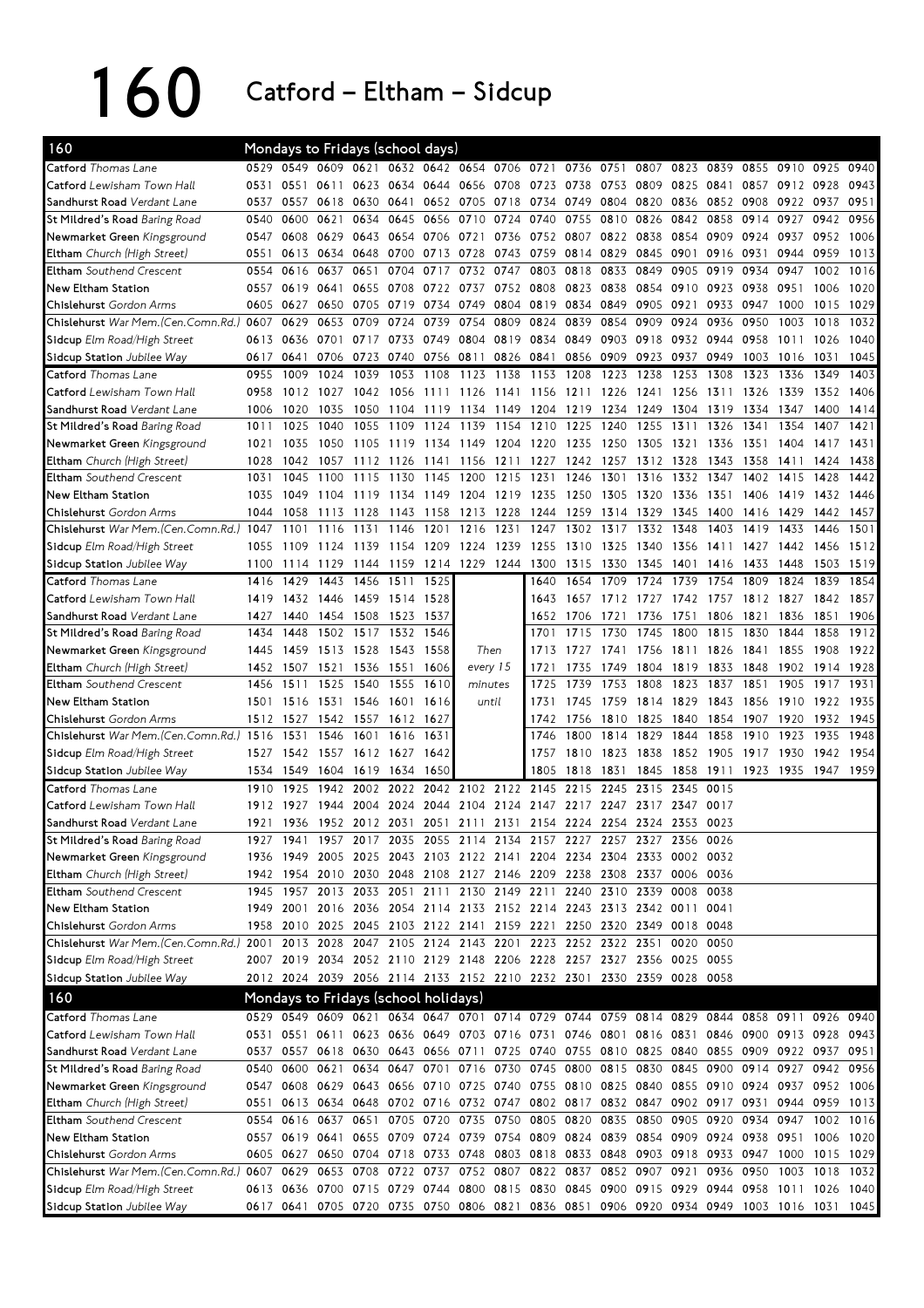| 160                                                                                       |      | Mondays to Fridays (school holidays) (cont.)                                              |                          |                          |                |                |                |           |                                                   |                     |           |                |           |           |                                                                                 |           |           |      |
|-------------------------------------------------------------------------------------------|------|-------------------------------------------------------------------------------------------|--------------------------|--------------------------|----------------|----------------|----------------|-----------|---------------------------------------------------|---------------------|-----------|----------------|-----------|-----------|---------------------------------------------------------------------------------|-----------|-----------|------|
| Catford Thomas Lane                                                                       | 0955 | 1009 1024 1039 1053 1108 1123 1138 1153 1208 1223 1238 1253 1308 1323 1338                |                          |                          |                |                |                |           |                                                   |                     |           |                |           |           |                                                                                 |           | 1352 1406 |      |
| <b>Catford</b> Lewisham Town Hall                                                         | 0958 |                                                                                           | 1012 1027                | 1042                     |                |                |                |           |                                                   |                     |           |                |           |           | 1056 1111 1126 1141 1156 1211 1226 1241 1256 1311 1326 1341                     |           | 1355      | 1409 |
| Sandhurst Road Verdant Lane                                                               | 1006 | 1020                                                                                      | 1035                     | 1050                     | 1104           |                | 1119 1134 1149 |           | 1204 1219                                         |                     | 1234      | 1249 1304      |           | 1319      | 1334                                                                            | 1349      | 1403      | 1417 |
| St Mildred's Road Baring Road                                                             | 1011 | 1025                                                                                      | 1040                     | 1055                     | 1109           | 1124 1139      |                | 1154      | 1210                                              | 1225                | 1240      | 1255           | 1311      | 1326      | 1341                                                                            | 1356      | 1410      | 1424 |
| Newmarket Green Kingsground                                                               | 1021 | 1035                                                                                      | 1050                     | 1105                     | 1119 1134 1149 |                |                | 1204      | 1220                                              | 1235                | 1250      | 1305           | 1321      | 1336      | 1351                                                                            | 1406      | 1420      | 1434 |
| <b>Eltham</b> Church (High Street)                                                        | 1028 | 1042                                                                                      | 1057                     | 1112                     | 1126           | 1141 1156      |                | 1211      | 1227                                              | 1242                | 1257      | 1312           | 1328      | 1343      | 1358                                                                            | 1413      | 1427      | 1441 |
| Eltham Southend Crescent                                                                  | 1031 | 1045                                                                                      | 1100                     | 1115                     |                | 1130 1145      | 1200           | 1215      | 1231                                              | 1246                | 1301      | 1316           | 1332      | 1347      | 1402                                                                            | 1417      | 1431      | 1445 |
| New Eltham Station                                                                        | 1035 | 1049                                                                                      | 1104 1119                |                          | 1134 1149 1204 |                |                | 1219 1235 |                                                   | 1250                |           | 1305 1320 1336 |           | 1351 1406 |                                                                                 | 1421      | 1435      | 1449 |
| Chislehurst Gordon Arms                                                                   | 1044 | 1058                                                                                      | 1113 1128                |                          |                | 1143 1158 1213 |                | 1228      | 1244                                              | 1259                | 1314      | 1329           | 1345      | 1400      | 1415                                                                            | 1430      | 1444      | 1459 |
| Chislehurst War Mem.(Cen.Comn.Rd.) 1047                                                   |      | 1101                                                                                      | 1116                     | 1131                     | 1146           | 1201           | 1216           | 1231      | 1247                                              | 1302                | 1317      | 1332           | 1348      | 1403      | 1418                                                                            | 1433      | 1447      | 1502 |
| Sidcup Elm Road/High Street                                                               | 1055 | -1109                                                                                     | 1124 1139                |                          |                | 1154 1209 1224 |                | 1239 1255 |                                                   | 1310                | 1325      | 1340           | 1356      | 1411      | 1426                                                                            | 1441      | 1455      | 1510 |
| Sidcup Station Jubilee Way                                                                | 1100 | 1114                                                                                      | 1129 1144                |                          |                | 1159 1214 1229 |                |           | 1244 1300 1315                                    |                     | 1330      | 1345           | 1401      | 1416      | 1432 1447                                                                       |           | 1502      | 1517 |
| <b>Catford</b> Thomas Lane                                                                | 1419 | 1433                                                                                      | 1447                     | 1501                     | 1515           | 1529           | 1543           | 1558      |                                                   |                     | 1713      | 1728           | 1743      | 1757      | 1811                                                                            | 1825      | 1840      | 1855 |
| Catford Lewisham Town Hall                                                                | 1422 | 1436                                                                                      | 1450 1504 1518 1532 1546 |                          |                |                |                | 1601      |                                                   |                     | 1716      | 1731           | 1746      | 1800      | 1814 1828                                                                       |           | 1843      | 1857 |
| Sandhurst Road Verdant Lane                                                               | 1430 | 1444                                                                                      |                          | 1458 1512 1526 1541 1555 |                |                |                | 1610      |                                                   |                     | 1725      | 1740           | 1755      | 1809      | 1823                                                                            | 1837      | 1852 1906 |      |
| St Mildred's Road Baring Road                                                             | 1437 | 1451                                                                                      |                          | 1505 1519                | 1533           | 1548           | 1602           | 1617      |                                                   |                     | 1732      | 1747           | 1802      | 1816      | 1830                                                                            | 1844      | 1858      | 1912 |
| <b>Newmarket Green</b> Kingsground                                                        | 1447 | 1501                                                                                      | 1515 1529                |                          | 1543 1558 1613 |                |                | 1628      | Then                                              |                     | 1743      | 1758           | 1813 1827 |           | 1841                                                                            | 1855      | 1908      | 1922 |
| <b>Eltham</b> Church (High Street)                                                        | 1454 | 1508                                                                                      | 1522 1536                |                          | 1550           | 1605           | 1620           | 1635      | every 15                                          |                     | 1750      | 1805           | 1820      | 1834      | 1848                                                                            | 1902      | 1914      | 1928 |
| Eltham Southend Crescent                                                                  | 1458 | 1512                                                                                      | 1526                     | 1540                     | 1554           | 1609           | 1624           | 1639      | minutes                                           |                     | 1754      | 1809           | 1824      | 1838      | 1851                                                                            | 1905      | 1917      | 1931 |
| New Eltham Station                                                                        | 1503 |                                                                                           | 1517 1532 1546           |                          |                | 1600 1615 1630 |                | 1645      | until                                             |                     | 1800      | 1815           | 1830      | 1843      | 1856                                                                            | 1910      | 1922 1935 |      |
| Chislehurst Gordon Arms                                                                   | 1513 | 1527                                                                                      | 1542 1556                |                          |                | 1611 1626 1641 |                | 1656      |                                                   |                     | 1811      | 1826           | 1841      | 1854      | 1907 1920                                                                       |           | 1932 1945 |      |
| Chislehurst War Mem. (Cen. Comn. Rd.) 1516                                                |      | 1530                                                                                      | 1545                     | 1600                     | 1615           | 1630           | 1645           | 1700      |                                                   |                     | 1815      | 1830           | 1845      | 1858      | 1910                                                                            | 1923      | 1935      | 1948 |
| Sidcup Elm Road/High Street                                                               | 1524 | 1539                                                                                      | 1554 1609                |                          | 1624 1639      |                | 1653           | 1709      |                                                   |                     | 1824      | 1838           | 1852      | 1905      | 1917 1930                                                                       |           | 1942      | 1954 |
| Sidcup Station Jubilee Way                                                                | 1531 | 1546                                                                                      | 1601 1616                |                          | 1631 1646 1700 |                |                | 1716      |                                                   |                     | 1831      | 1845           | 1858      | 1911      | 1923 1935                                                                       |           | 1947      | 1959 |
| Catford Thomas Lane                                                                       | 1910 | 1925                                                                                      | 1942                     | 2002                     | 2022           | 2042           | 2102           |           | 2122 2145 2215                                    |                     | 2245      | 2315           | 2345      | 0015      |                                                                                 |           |           |      |
| <b>Catford</b> Lewisham Town Hall                                                         | 1912 | 1927                                                                                      |                          | 1944 2004                |                | 2024 2044 2104 |                |           | 2124 2147 2217 2247                               |                     |           | 2317           | 2347      | 0017      |                                                                                 |           |           |      |
| Sandhurst Road Verdant Lane                                                               | 1921 | 1936                                                                                      |                          | 1952 2012 2031           |                | 2051           | 2111           | 2131      |                                                   | 2154 2224 2254 2324 |           |                | 2353      | 0023      |                                                                                 |           |           |      |
| St Mildred's Road Baring Road                                                             | 1927 | 1941                                                                                      |                          | 1957 2017                | 2035           | 2055 2114      |                | 2134      |                                                   | 2157 2227 2257      |           | 2327           | 2356      | 0026      |                                                                                 |           |           |      |
| <b>Newmarket Green</b> Kingsground                                                        | 1936 | 1949                                                                                      |                          | 2005 2025                |                |                |                |           | 2043 2103 2122 2141 2204 2234 2304                |                     |           |                | 2333 0002 | 0032      |                                                                                 |           |           |      |
| Eltham Church (High Street)                                                               | 1942 | 1954                                                                                      | 2010 2030                |                          |                |                |                |           | 2048 2108 2127 2146 2209 2238                     |                     | 2308      | 2337           | 0006      | 0036      |                                                                                 |           |           |      |
| <b>Eltham</b> Southend Crescent                                                           | 1945 | 1957                                                                                      | 2013                     | 2033                     | 2051           | 2111           | 2130           | 2149      | 2211                                              | 2240                | 2310      | 2339           | 0008      | 0038      |                                                                                 |           |           |      |
| New Eltham Station                                                                        | 1949 | 2001                                                                                      |                          | 2016 2036                |                | 2054 2114 2133 |                |           | 2152 2214 2243 2313                               |                     |           | 2342 0011      |           | 0041      |                                                                                 |           |           |      |
| Chislehurst Gordon Arms                                                                   | 1958 | 2010                                                                                      | 2025 2045                |                          | 2103 2122 2141 |                |                | 2159 2221 |                                                   | 2250                | 2320      | 2349           | 0018      | 0048      |                                                                                 |           |           |      |
| Chislehurst War Mem.(Cen.Comn.Rd.)                                                        | 2001 | 2013                                                                                      | 2028                     | 2047                     |                | 2105 2124 2143 |                | 2201      | 2223                                              |                     | 2252 2322 | 2351           | 0020      | 0050      |                                                                                 |           |           |      |
| Sidcup Elm Road/High Street                                                               | 2007 | 2019                                                                                      |                          |                          |                |                |                |           | 2034 2052 2110 2129 2148 2206 2228 2257 2327      |                     |           | 2356           | 0025      | 0055      |                                                                                 |           |           |      |
| Sidcup Station Jubilee Way                                                                |      | 2012 2024 2039 2056 2114 2133 2152 2210 2232 2301 2330 2359 0028 0058                     |                          |                          |                |                |                |           |                                                   |                     |           |                |           |           |                                                                                 |           |           |      |
|                                                                                           |      |                                                                                           |                          |                          |                |                |                |           |                                                   |                     |           |                |           |           |                                                                                 |           |           |      |
| 160                                                                                       |      | Saturdays (also Good Friday)                                                              |                          |                          |                |                |                |           |                                                   |                     |           |                |           |           |                                                                                 |           |           |      |
| Catford Thomas Lane                                                                       |      | 0530 0600 0630 0700 0730 0750 0809 0822 0836                                              |                          |                          |                |                |                |           |                                                   | 0850                |           | 0903 0916 0930 |           | 0944      | 0958                                                                            | 1012 1026 |           | 1040 |
| <b>Catford</b> Lewisham Town Hall                                                         |      | 0532 0602 0632 0702 0732 0752 0811 0824 0838 0852 0906 0919 0933 0947 1001 1015           |                          |                          |                |                |                |           |                                                   |                     |           |                |           |           |                                                                                 |           | 1029      | 1043 |
| Sandhurst Road Verdant Lane                                                               |      | 0537 0607 0637 0708 0738 0758 0818 0831 0845 0859 0913 0926 0940 0954 1008 1022 1037 1051 |                          |                          |                |                |                |           |                                                   |                     |           |                |           |           |                                                                                 |           |           |      |
| St Mildred's Road <i>Baring Road</i>                                                      | 0540 | 0610                                                                                      | 0640 0711                |                          |                |                |                |           | 0741 0801 0821 0835 0849 0904 0918 0931 0945 0959 |                     |           |                |           |           | 1014 1028                                                                       |           | 1043 1057 |      |
| Newmarket Green Kingsground                                                               |      | 0547 0617 0647 0718 0748 0809 0829 0843 0858 0913 0927 0941 0955 1009 1024 1038 1053 1107 |                          |                          |                |                |                |           |                                                   |                     |           |                |           |           |                                                                                 |           |           |      |
| Eltham Church (High Street)                                                               | 0551 | 0621                                                                                      |                          |                          |                |                |                |           |                                                   |                     |           |                |           |           | 0651 0723 0753 0814 0834 0849 0904 0919 0934 0948 1002 1016 1031 1045 1100 1114 |           |           |      |
| <b>Eltham</b> Southend Crescent                                                           |      | 0553 0623 0653 0726                                                                       |                          |                          |                |                |                |           | 0756 0817 0837 0852 0907 0922 0937 0951 1005 1020 |                     |           |                |           |           | 1035 1049 1104 1118                                                             |           |           |      |
| New Eltham Station                                                                        |      | 0556 0626 0656 0729                                                                       |                          |                          |                |                |                |           |                                                   |                     |           |                |           |           | 0759 0820 0840 0855 0910 0925 0940 0954 1009 1024 1039 1053 1108 1123           |           |           |      |
| Chislehurst Gordon Arms                                                                   |      | 0603 0633 0703 0736                                                                       |                          |                          |                |                |                |           |                                                   |                     |           |                |           |           | 0807 0828 0848 0903 0918 0933 0948 1003 1018 1033 1048 1102 1118 1133           |           |           |      |
| Chislehurst War Mem.(Cen.Comn.Rd.) 0605                                                   |      | 0635 0705 0738                                                                            |                          |                          |                |                |                |           |                                                   |                     |           |                |           |           | 0810 0831 0851 0906 0921 0936 0951 1006 1021 1036 1051 1106 1122 1137           |           |           |      |
| Sidcup Elm Road/High Street                                                               |      | 0610 0641 0711 0744 0816 0838 0858 0913 0928 0944 0959 1014 1029 1045 1101 1116 1132 1147 |                          |                          |                |                |                |           |                                                   |                     |           |                |           |           |                                                                                 |           |           |      |
| Sidcup Station Jubilee Way                                                                |      | 0614 0645 0715 0748 0820 0842 0903 0918 0933 0949 1004 1019 1035 1051 1107 1122 1138 1153 |                          |                          |                |                |                |           |                                                   |                     |           |                |           |           |                                                                                 |           |           |      |
| Catford Thomas Lane                                                                       | 1054 | 1108                                                                                      | 1123 1138                |                          |                |                |                |           | 1153 1207 1222 1237 1253 1309 1324 1339 1355      |                     |           |                |           | 1411      | 1426                                                                            | 1441      | 1456 1511 |      |
| Catford Lewisham Town Hall                                                                |      | 1057 1111 1126 1141 1156 1211 1226 1241 1257 1313 1328 1343 1359 1415 1430 1445 1500 1515 |                          |                          |                |                |                |           |                                                   |                     |           |                |           |           |                                                                                 |           |           |      |
| Sandhurst Road <i>Verdant Lane</i>                                                        |      | 1105 1119 1134 1149 1204 1219 1234 1250 1306 1322 1337 1352 1408 1424 1439 1454 1509 1524 |                          |                          |                |                |                |           |                                                   |                     |           |                |           |           |                                                                                 |           |           |      |
| St Mildred's Road <i>Baring Road</i>                                                      | 1111 | 1126 1141 1156 1211 1226 1241 1257 1313 1329 1344 1359 1415 1430 1445 1500 1515 1530      |                          |                          |                |                |                |           |                                                   |                     |           |                |           |           |                                                                                 |           |           |      |
| Newmarket Green Kingsground                                                               |      | 1122 1137 1152 1207 1222 1237 1252 1308 1324 1340 1355 1410 1426 1441 1456 1510 1525 1540 |                          |                          |                |                |                |           |                                                   |                     |           |                |           |           |                                                                                 |           |           |      |
| Eltham Church (High Street)                                                               | 1129 | 1144 1159 1214 1229 1244 1259 1315 1331 1347 1402 1417 1433 1448                          |                          |                          |                |                |                |           |                                                   |                     |           |                |           |           | 1503 1517 1532 1547                                                             |           |           |      |
| Eltham Southend Crescent                                                                  | 1133 | 1148                                                                                      | 1203 1218                |                          |                |                |                |           | 1233 1248 1303 1319 1335 1351 1406 1421           |                     |           |                | 1437      |           | 1452 1507 1521                                                                  |           | 1536 1551 |      |
| New Eltham Station                                                                        |      | 1138 1153 1208 1223 1238 1253 1308 1324 1339 1355 1410 1425 1441 1456 1511 1525 1540 1555 |                          |                          |                |                |                |           |                                                   |                     |           |                |           |           |                                                                                 |           |           |      |
| <b>Chislehurst</b> Gordon Arms                                                            | 1148 | 1203 1218 1233 1248 1303 1318 1334 1349 1405 1420 1435 1451 1506 1521 1535                |                          |                          |                |                |                |           |                                                   |                     |           |                |           |           |                                                                                 |           | 1550 1605 |      |
| Chislehurst War Mem.(Cen.Comn.Rd.) 1152 1207 1222 1237 1252 1307 1322 1338 1353 1409 1424 |      |                                                                                           |                          |                          |                |                |                |           |                                                   |                     |           |                |           |           | 1439 1455 1510 1525 1539 1554 1609                                              |           |           |      |
| Sidcup Elm Road/High Street                                                               |      | 1202 1217 1232 1247 1302 1317 1332 1348 1403 1418 1433 1448 1503 1518 1533 1547 1601 1616 |                          |                          |                |                |                |           |                                                   |                     |           |                |           |           |                                                                                 |           |           |      |
| Sidcup Station Jubilee Way                                                                | 1208 | 1223 1238 1253 1308 1323 1338 1353 1408 1423 1438 1453 1508 1523 1538 1552 1606 1621      |                          |                          |                |                |                |           |                                                   |                     |           |                |           |           |                                                                                 |           |           |      |